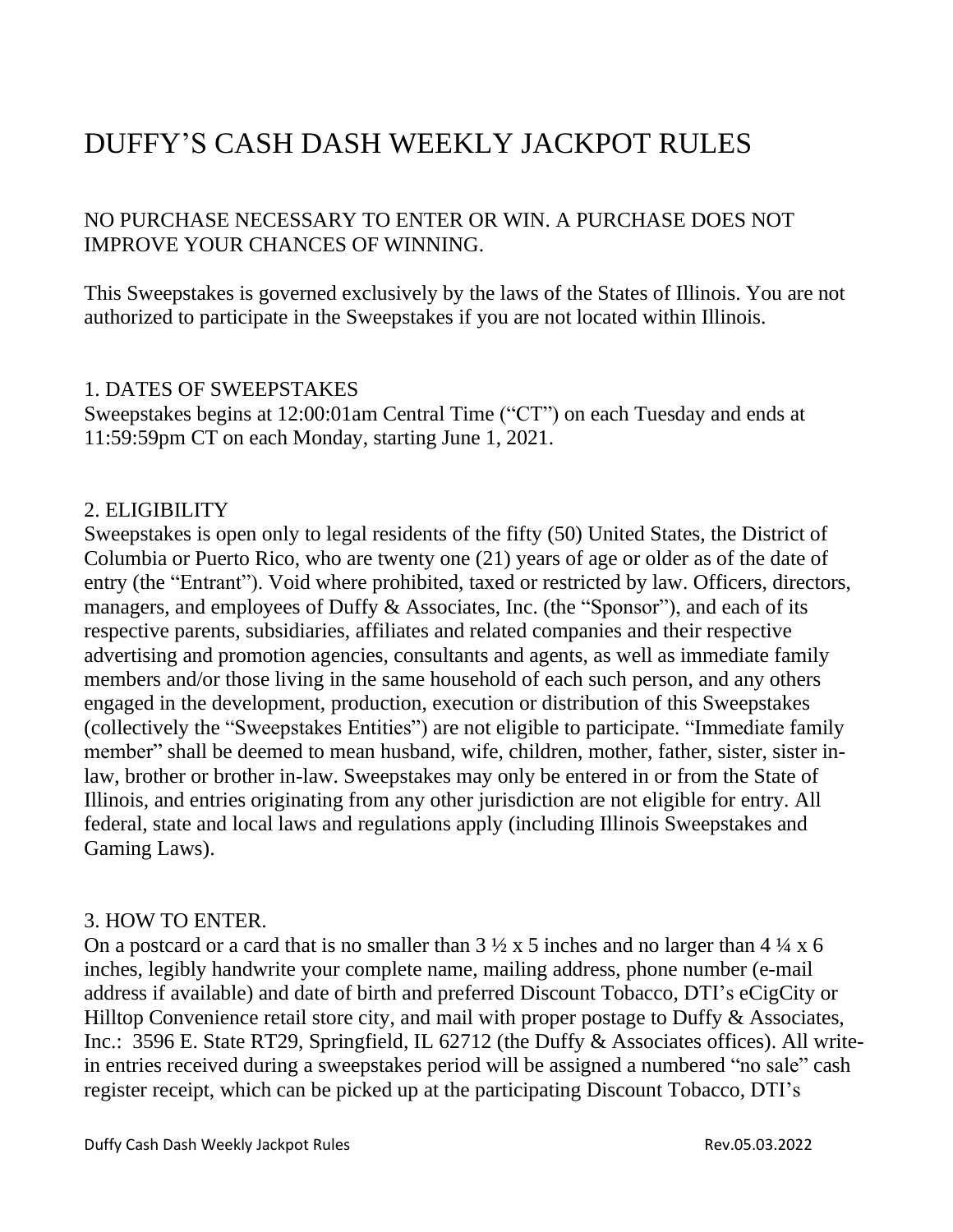eCigCity or Hilltop Convenience retail store specified in your entry request between 5 and 7 days after you mail your request, and will be issued on that date, and will be given equal mathematical odds of winning. There is a limit of one (1) write-in entry per envelope/postcard. Each envelope/postcard is considered one (1) entry into the Sweepstakes. Multiple entries submitted or completed by anyone other than the Entrant are void. No mechanical reproductions will be accepted. Write-in entries must contain all entry fields outlined above; otherwise, they are void and will not be eligible to win. Entrants making a purchase (of any amount) at a participating Discount Tobacco, DTI's eCigCity or Hilltop Convenience retail location during the Sweepstakes Period who are the recipient of a cash register receipt are automatically entered. Entrants must be a customer loyalty member. Just keep your cash register receipt, which bears your entry number and customer name. No re-printed receipts will be accepted.

Regardless of the entry method used to enter the Sweepstakes, there is a limit of one (1) entry per hour per Entrant for each Sweepstakes Period. Any attempt by an Entrant to obtain more than the stated number of entries by using multiple/different identities, and/or any other methods will void that Entrant's entry and that Entrant may be disqualified from the Sweepstakes. Entries submitted by anyone other than the Entrant are void. In case of dispute as to the identity of any Entrant, entry will be declared made by the registered name and address on such entry. Any potential prize winner may be requested to provide Sponsor with proof that such person is the prize winner.

Neither Sponsor nor any Sweepstakes Entity is responsible for any entry that is lost, late, illegible, stolen, mutilated, incomplete, invalid, unintelligible, postage-due, misdirected or undeliverable, whether due to system errors, omissions, interruption, deletions, defects, delay in operations or transmissions, theft or destruction or failures, faulty transmissions or other telecommunications malfunctions, human error, entries not received resulting from any hardware or software failures of any kind, lost or unavailable network connections, failed, incomplete or garbled computer or telephone transmissions, typographical or system errors and failures, faulty transmissions, technical malfunctions, or otherwise. Only fully completed entries are eligible. Proof of submission will not be deemed to be proof of receipt by Sponsor or Sweepstakes Entity.

#### 4. DRAWING/ODDS

A random receipt number will be drawn by a computer each Tuesday at 9:00 a.m. The Winning Receipt Number will be clearly posted each Tuesday morning for the entire day at each participating store. If the prize is not claimed by close of business on Wednesday at the specific participating store, then ROLLOVER occurs and adds another \$50 to the Jackpot. No prize may be claimed after Close of Business.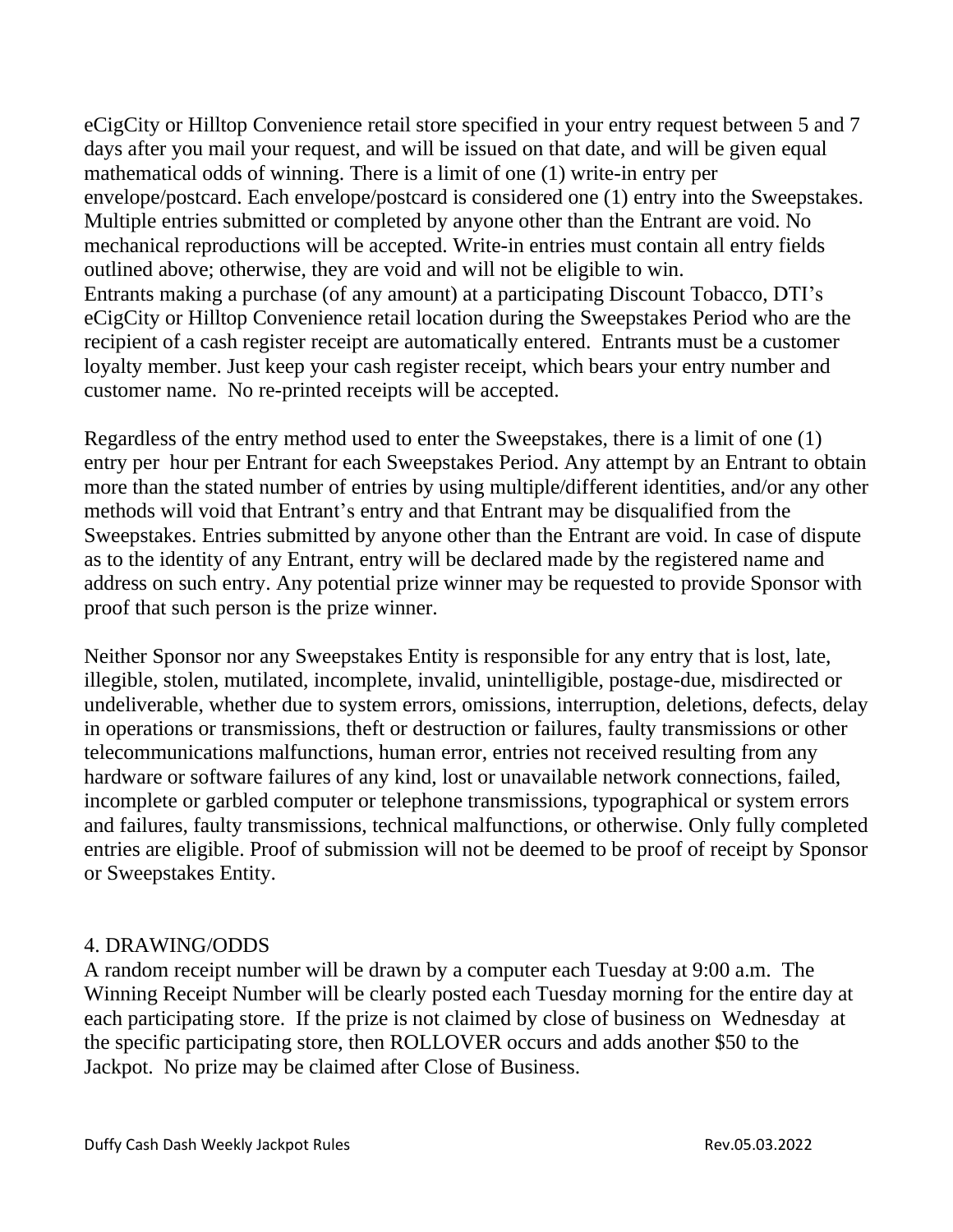The random drawing will include all eligible entries received by the Sponsor. Odds of winning depend on the number of eligible receipts issued for that particular drawing period at that specific participating store for the Sweepstakes. By entering the Sweepstakes, Entrants fully and unconditionally agree to be bound by these Official Rules and the decisions of the Sponsor and Sweepstakes Entities, which will be final and binding in all matters relating to the Sweepstakes.

## 5. PRIZE

GRAND PRIZES: Fifty Dollars cash (\$50.00) will be awarded each week at each participating Discount Tobacco, DTI's eCigCity or Hilltop Convenience retail establishment during the sweepstakes period, unless the prize is unclaimed, in which case the prize rolls over to the next week, and \$50 is added, from week to week until claimed, at which time the next week's drawing starts back at \$50.

#### 6. PRIZE RESTRICTIONS

Limit of one (1) prize per person/household per week. All prizes are non-transferable or assigned and no substitutions or cash redemptions; except at Sponsor's sole discretion or as otherwise provided herein. Sponsor will not replace any lost or stolen prizes. Each prize winner is solely responsible for all applicable federal, state and local taxes, including taxes imposed on his/her income. No more than the stated number of prizes set forth in these Official Rules will be awarded. Potential prize winners consent to the use of his/her name, likeness, biographical information, and voice in advertising worldwide without additional compensation.

# 7. NOTIFICATIONS/CLAIMS

GRAND PRIZE: Prize winners will be notified solely by posting at the retail stores.

# 8. CONDITIONS

By participating in this Sweepstakes, Entrants and prize winners agree to be bound by these Official Rules and the decisions of the Sponsor and Sweepstakes Entities, which are final in all respects and not subject to appeal. Sponsor reserves the right to disqualify permanently from this Sweepstakes any Entrant it believes has violated these Official Rules and verify eligibility of Entrants. If for any reason this Sweepstakes is not able to be conducted as planned, including, but not limited to, by reason of infection by computer virus, bugs, tampering, unauthorized intervention, fraud or any other causes beyond the reasonable control of Sponsor which corrupt or affect the administration, security, fairness, integrity or proper conduct of the Sweepstakes, then Sponsor reserves the right at its sole discretion to cancel, terminate, modify or suspend the Sweepstakes and randomly draw from those entries